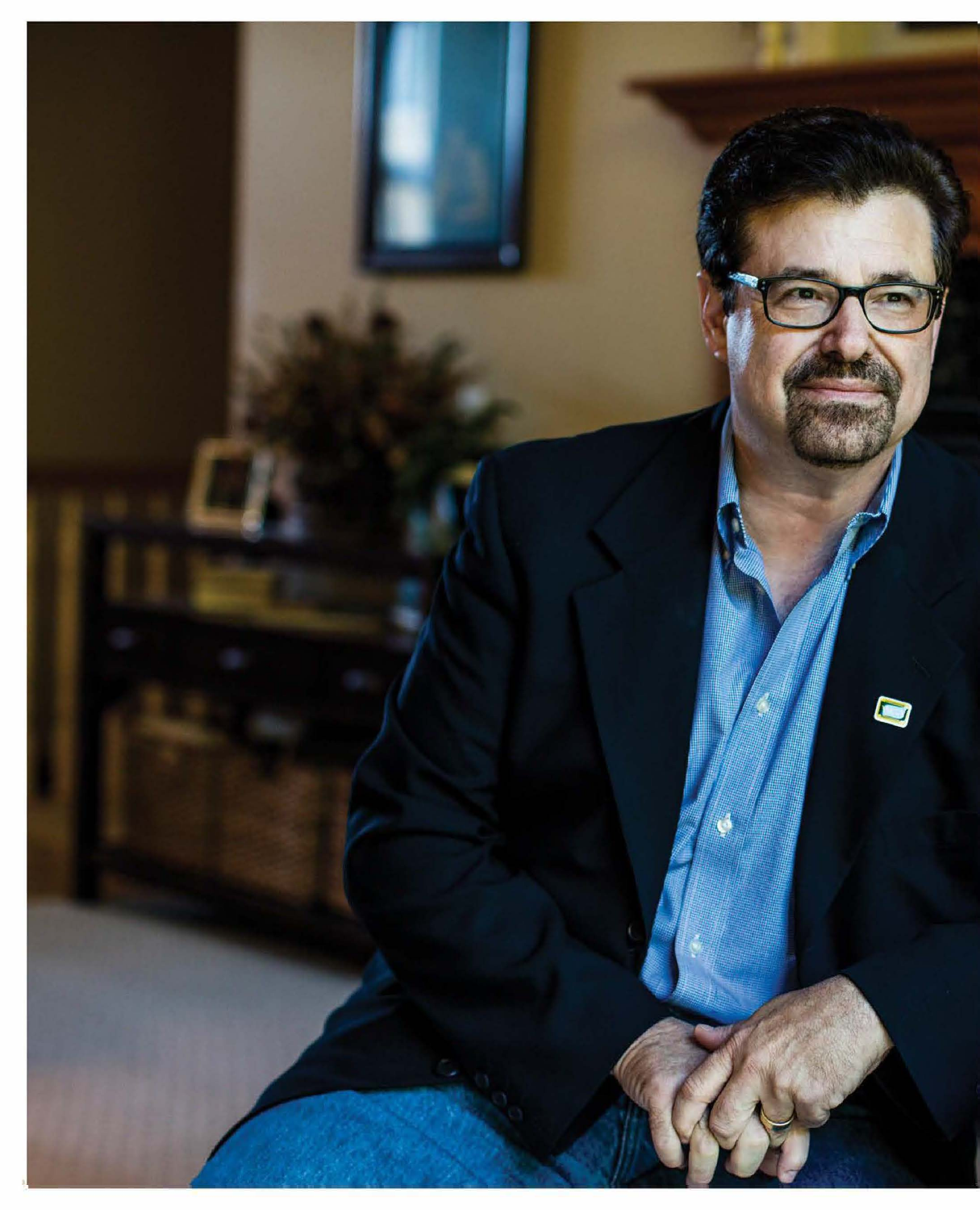## PRESCRIPTIO RESCRIPTION: HOUT

Dr. Fred Kron delivers strong medicine for physicians' ailing bedside manners

by meLissa Lynch photography by narayan mahon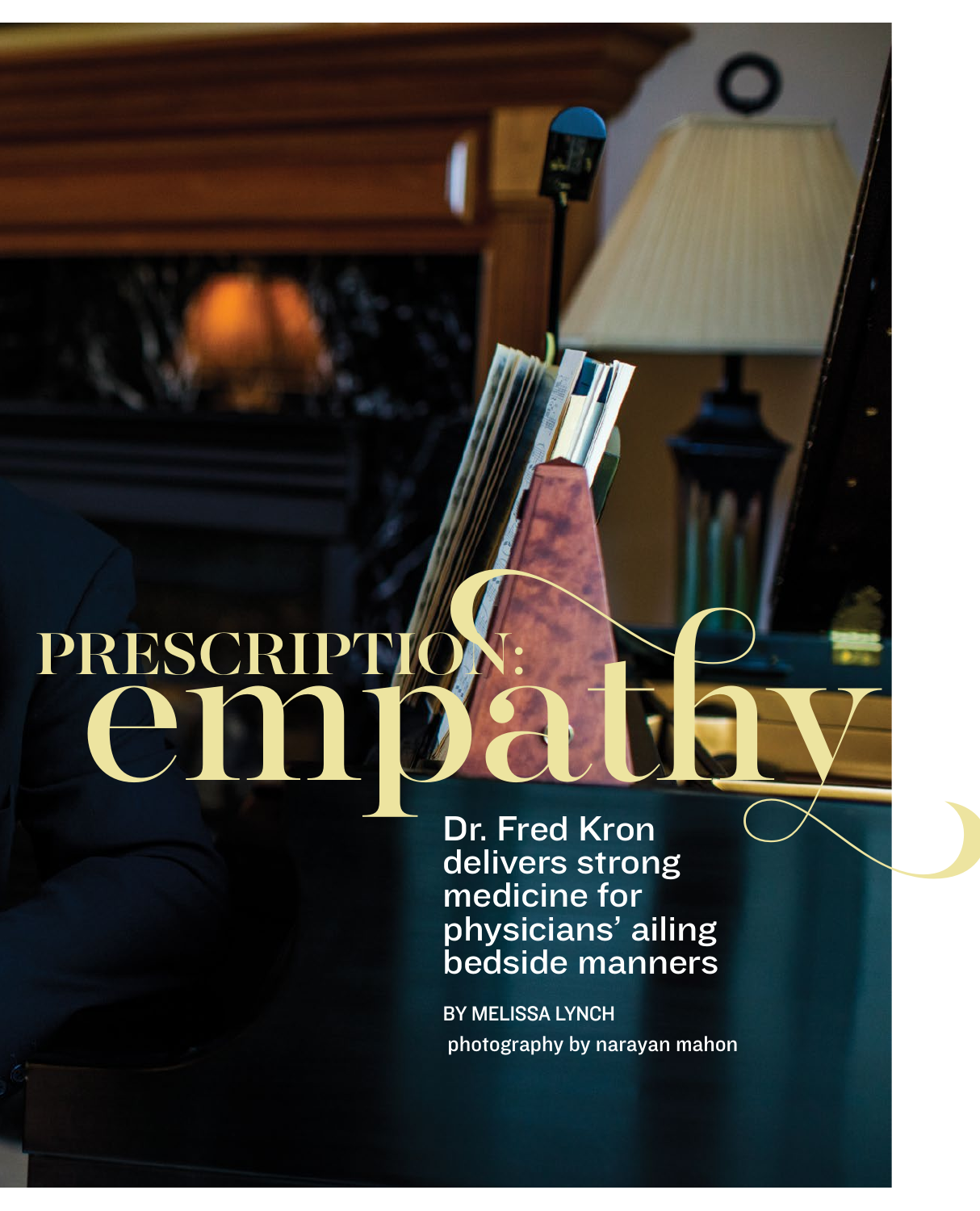## It's a scene that could play out at any hospital, any day: A young doctor nervously struggles to give a patient bad news.

**OBIN, YOU HAVE LEUKEMIA,"** he informs the johnny-clad woman. She sputters her disbelief, but his response is not comforting. "I think you need some time to yourself - I'm going to step out now."

She angrily rebukes him, then demands to leave the hospital.

"I'm sorry to hear that, but it's your choice," the doctor says. The uncomfortable exchange ends, but Robin doesn't exit the room. Instead, she fades to black, her image disappearing from the computer screen that sits on a desk facing the physician.

Robin is a virtual human, programmed to see and hear the doctor, and to respond with a span of emotions. The doctor is in training to improve his ability to communicate vital information and reassure a patient who has been staggered by a difficult diagnosis.

As the session concludes, the doctor receives a diagnosis of his own: He needs more work.

MPathic-VR is a computer training program designed to build trust and empathy in the doctor-patient relationship — the brainchild of Dr. Fred Kron '75, who has been on both sides of these uncomfortable conversations.

When he was 16, his mother passed away after a battle with lung cancer. He also has survived two bouts with cancer, including one immediately following his graduation from Clark. As a patient, he learned how discouraging it can be when your doctor seems to ignore your concerns.

Kron first realized how little value is placed on doctor-patient interactions when he was a medical student in the late 1970s.

"Professional skills like communication and the ability to observe, understand, and reflect on a situation are the foundation of medical practice," Kron says. If communication training isn't done right in the earliest stages "it's not going to be done after you have your medical degree, and it's certainly not going to be done after postgraduate [specialty] training. Generally, nobody looks over their shoulders again."

Studies have shown that the very first piece of the doctor-patient meeting — "the patient interview" — is the most important part of any patient's visit, Kron says. What a doctor learns in the interview is crucial to everything that follows. "The physical exam, the tests you order, the conclusions you draw are all based on developing trust and building a

rapport with a person, who then may reveal to you their authentic reason for the visit, or complicating issues or problems," he explains. Good communication also enables the physician to appreciate a patient's diversity, background, fears, even hopes and dreams, "so you can treat the patient as a person, with kindness and respect."

An incomplete patient history or simply a lack of personal connection can lead to an unsatisfactory doctor-patient relationship, or worse. Poor communication is consistently a top contributor to the medical errors that result in about 400,000 deaths and up to eight million cases of "preventable harm" per year, according to a 2016 study by Johns Hopkins researchers, published in the *British Medical Journal.* 

Medical schools, hospital groups and even health insurers want to improve the status quo for a very practical reason, Kron says. Physician communication drives patient satisfaction. "If the doctor communicates well with a patient, that patient will give you top marks in a survey. And what does that mean to a health care organization? It gets higher reimbursements. Further, poor doctor-patient communication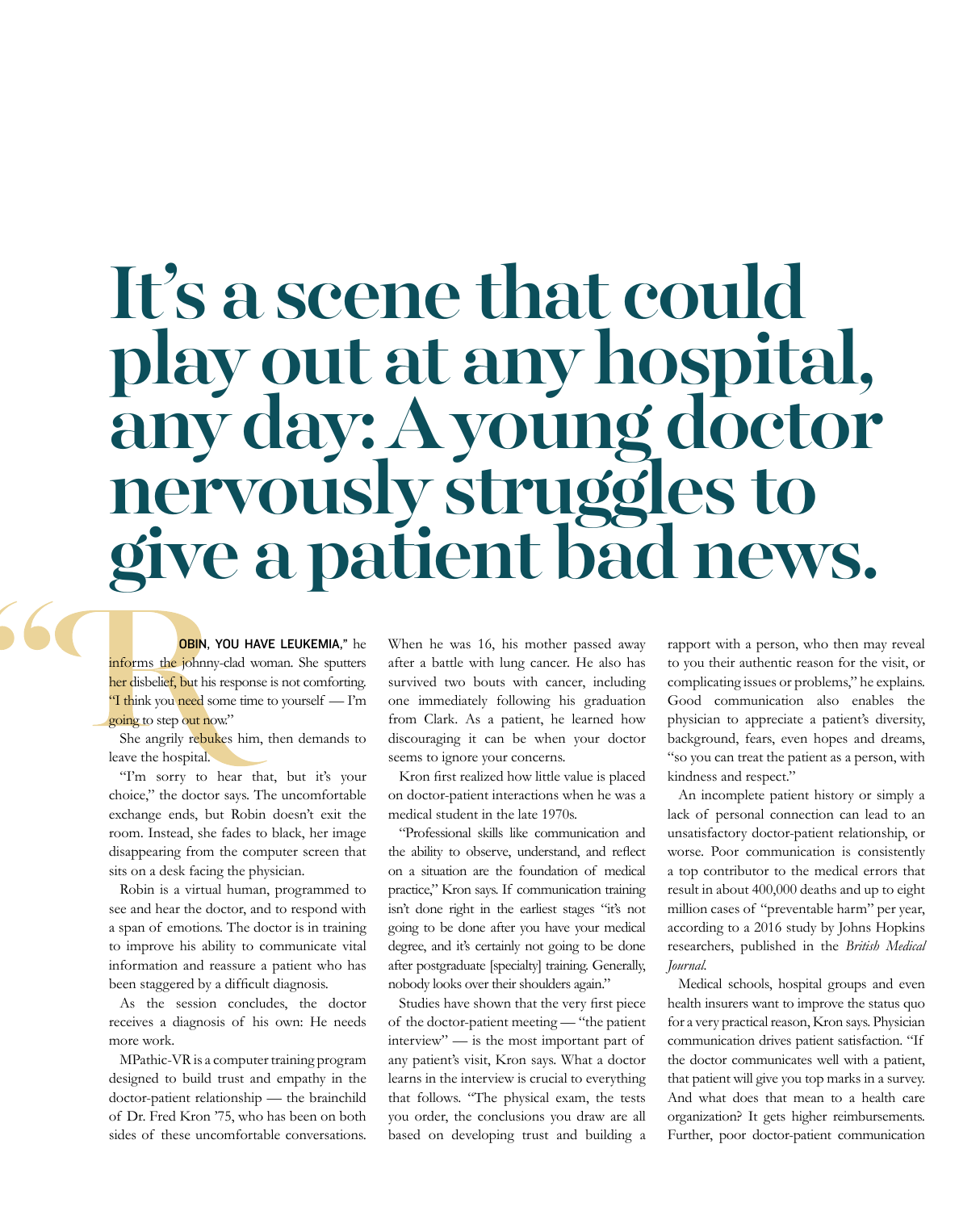is the single best predictor of malpractice lawsuits."

For many years, major foundations and national certifying bodies have pushed for better communication training for doctors. Although training requirements are now in place, the methods currently used have not been successful. "The challenge is to develop a novel method that provides learners with the 'why' of learning — as in, why do I have to know this stuff? — and that will actually change people's behaviors in practice," Kron says. Enter Robin.

## •••••

Robin is one of the three virtual human characters created by Kron and his writing partner, D.C. Fontana, perhaps best known as the author of a dozen scripts for the original "Star Trek" series and for "Star Trek: the Next Generation." The Robin scenario lets users work on breaking bad news. The other two characters are Delmy (Robin's mother), from El Salvador, whose old-world values illustrate the need for cultural sensitivity; and Nicole, an oncology nurse, whose discovery of an intern's blunder provides training in resolving interpersonal conflicts.

"We're trying to give students the ability to gain experience in safe, virtual environments, with 'conversational agents' that look like people and with the ability to interact using the same range of verbal and nonverbal behaviors you would expect in conversation with another human," Kron says.

MPathic-VR, a product of Kron's company Medical Cyberworlds Inc., is a real-time, "bidirectional" system where the computer is able to determine the user's cognitive strategy and read facial expressions and body language. The on-screen characters react in real time, according to the doctor's behavior in various situations. The program interprets the doctor's performance based on "grading" criteria on many user inputs.

Robin and her fellow MPathic-VR characters





underscore the importance of learning to talk<br>Live actors perform the various hospital scenarios, which are converted into virtual reality modules.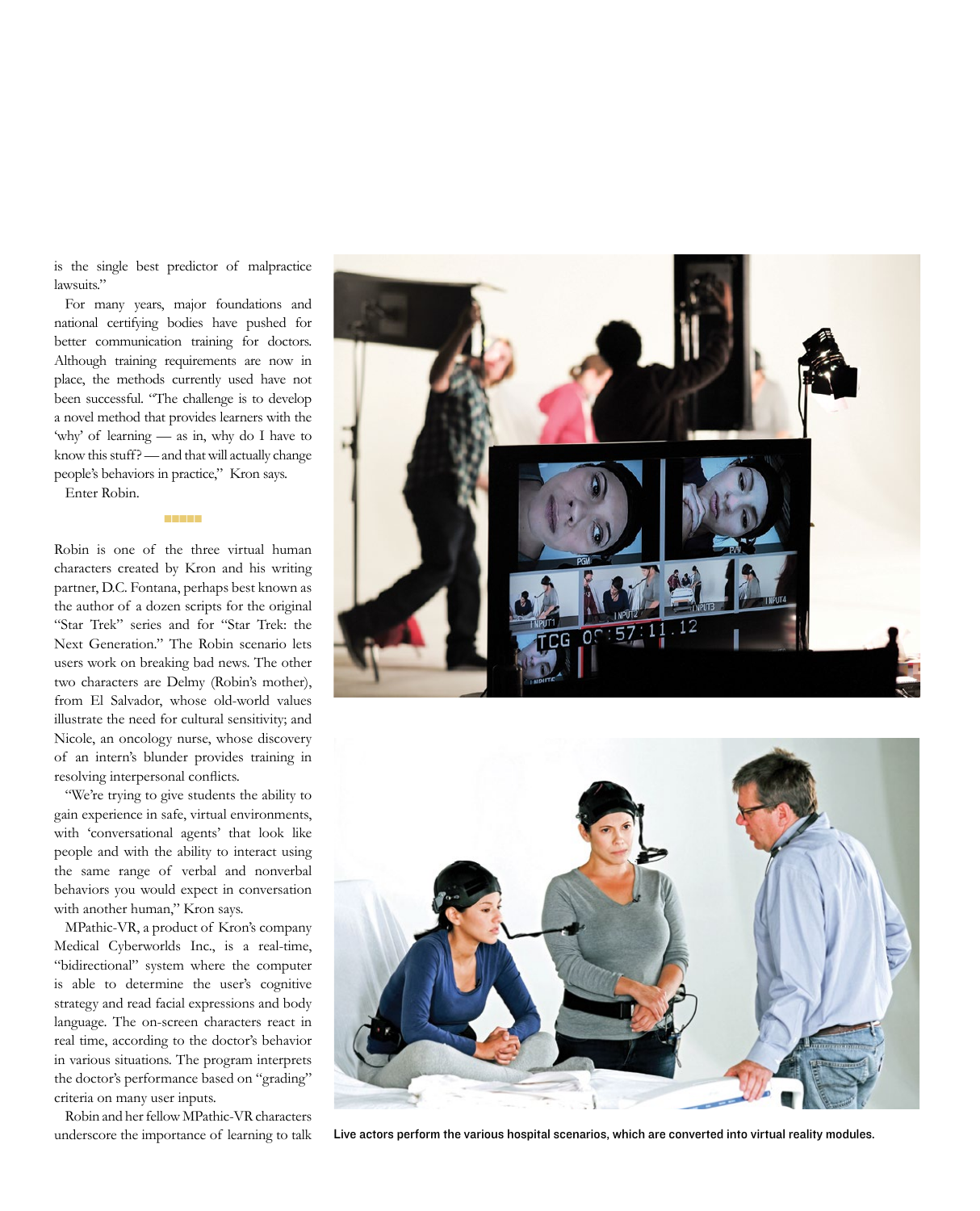with and understand different types of people through realistic interactions, reflection and deliberate practice, a departure from traditional medical school communication training via lectures and workshops and "standardized patients," people who have been trained to portray certain types of patient roles.

A doctor once told Kron that he learned more about working with patients and colleagues by watching the TV comedy "Scrubs" than he

The MPathic group also reported that they appreciated the lessons more and had a better understanding of why the knowledge was valuable. Kron summarizes the findings in simple terms: "It works."

How does a physician in Madison, Wis., recruit a "Star Trek" writer to generate characters and stories for an interactive medical student

•••••

## The computer is set up to<br>look for specific things, and you can't cheat it or argue with it.

did in all four years of medical school. Kron wasn't surprised: The "Scrubs" narrative allows viewers to engage with the characters and care about them. That's why he and Fontana created a story arc for their training system, writing and evaluating it as if they were developing a television program — only instead of episodes, they created a series of richly drawn characters and thematically linked modules, each designed to highlight a different learning competency.

Medical Cyberworlds recently completed a trial with 421 second-year students at three medical schools. The students who went through the MPathic program were tested against a control group of students who had received traditional training.

"We proved with statistical significance that on global communication, the MPathic group did better," Kron says. "What the students learned in doing the program stayed with them, and it was incorporated into their manner of communication. The most pronounced effect was in nonverbal communication — and that is the hardest thing to train."

training tool? It helps to be a part of the "Star Trek" universe. Since the late 1980s, Kron has been a television script writer with credits that range from "The Smurfs" to "Star Trek: The Next Generation," which Fontana helped launch.

While doing an Air Force residency in radiology, Kron began questioning whether he wanted to stay in medicine. A friend encouraged him to pursue something that he really wanted to do: write for television.

Kron's toddler daughter was a fan of the "The Smurfs." During his free time, he drafted a "Smurfs" script and sent it to the story editor, who was amazed that "a doctor, Air Force major, radiology guy" would want to write for a Saturday morning cartoon — and that he was better than most of the writers working on the show.

Kron began landing more assignments and eventually worked on three different shows while still a radiology resident. Offered a promotion to chief resident, he declined so that he could continue writing, while practicing general medicine in Orange County, Calif.

Despite uncertainty about his future, Kron found it hard to let go of his medical career. Things turned around when his supervisor offered him the chance to attend a year-long course at University of California, Irvine on doctor-patient communication. While there, he was interviewed by a TV news reporter intrigued by his status as doctor-writer.

That's when he experienced his "a-ha" moment.

Kron told the reporter that writing isn't much different than communicating with patients. "If you're a good writer you understand drama, conflict, your characters, their backstory, what drives them, their fears, their hopes, desires. You understand universality of theme, how to talk to people to get a message across in a way they can understand. Why is it any different in a doctor's office, where there basically are two characters playing out a scene?"

Kron finally decided to complete training in family medicine, and was accepted into residency at the University of Michigan. When he became a resident again in his 40s he quickly realized that while technology had improved, one significant aspect of the profession had not. "People still didn't know how to talk to others, and still had no clue about why it was important."

•••••

Kron began considering the possibility of using simulation and game-based technology to shape situations that register as authentic with both students and accomplished physicians. By interacting in these situations learners would develop a "toolbox of skills" that they could use in practice.

To engineer realistic "virtual humans" he consulted prominent psychologist Paul Ekman, a pioneer in the study of emotions and their relation to facial expressions.

Ekman told Kron that when he served on the faculty at the University of California San Francisco Medical School, he was denied a chance to lecture to medical students. Finally,